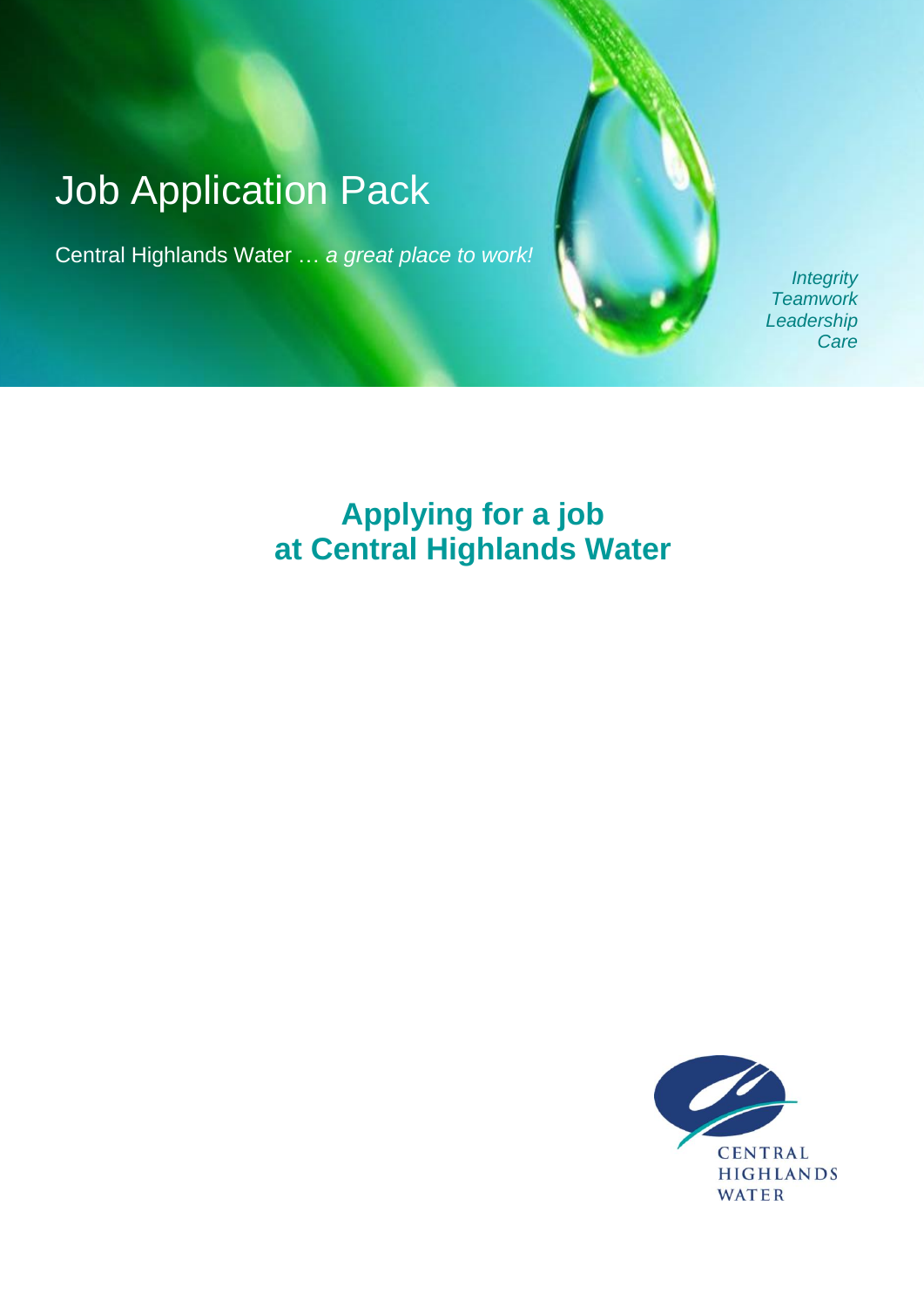## **Contents**

| 1. |                             | <b>Why work for Central Highlands Water?</b>    | 3              |
|----|-----------------------------|-------------------------------------------------|----------------|
| 2. | Where to find our vacancies |                                                 | 3              |
| 3. |                             | <b>Position Descriptions</b>                    | 3              |
| 4. | <b>Your application</b>     |                                                 | 4              |
|    | 4.1                         | Cover letter                                    | 4              |
|    | 4.2                         | <b>Current resume</b>                           | $\overline{4}$ |
|    | 4.3                         | Statement addressing the Key Selection Criteria | 4              |
|    | 4.4                         | The closing date                                | 4              |
| 5. | <b>Next steps</b>           |                                                 | 5              |
|    | 5.1                         | Confirmation of receipt of application          | 5              |
|    | 5.2                         | Shortlisting applications                       | 5              |
|    | 5.3                         | Interviews                                      | 5              |
|    | 5.4                         | Next steps after interview                      | 5              |
|    |                             |                                                 |                |

## **6. [Need some help?](#page-5-0) 6**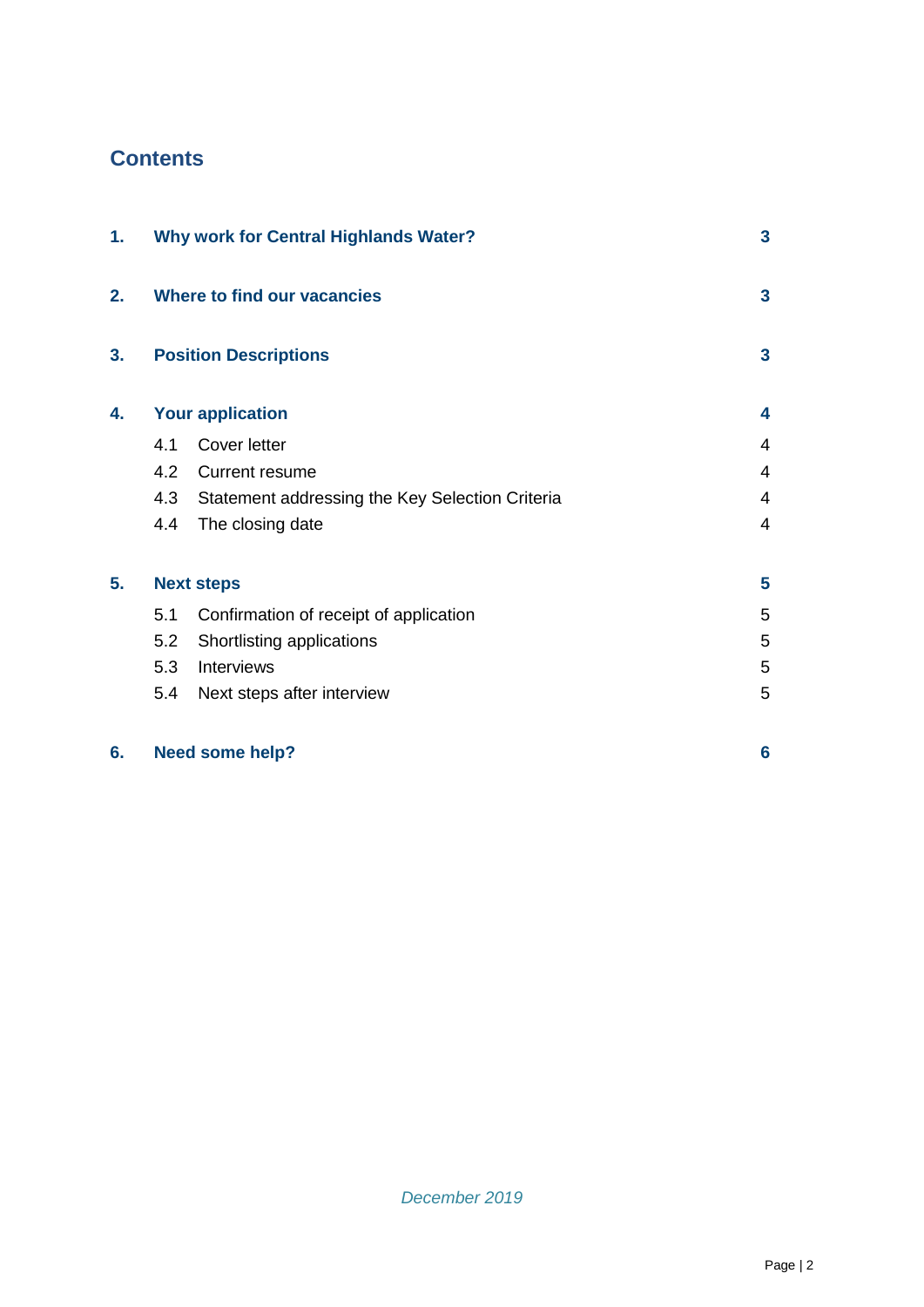## <span id="page-2-0"></span>1. Why work for Central Highlands Water?

Central Highlands Water (CHW) employs approximately 200 people throughout the region and offers excellent working conditions and a range of benefits to help balance the demands of work and personal life.

Our people are the essence of CHW. Our business would not be possible without the unique abilities, experience, commitment and collaboration of our people.

For more information on why CHW is *a great place to work*, visit [www.chw.net.au/about](http://www.chw.net.au/about-us/careers/why-work-with-us/)[us/careers/why-work-with-us/](http://www.chw.net.au/about-us/careers/why-work-with-us/)

## <span id="page-2-1"></span>2. Where to find our vacancies

We advertise available positions on the CHW website: [www.chw.net.au/about](http://www.chw.net.au/about-us/careers/current-vacancies)[us/careers/current-vacancies](http://www.chw.net.au/about-us/careers/current-vacancies)

Positions may also be advertised on the job website SEEK; the Water Careers website and the local paper, the Ballarat Courier.

Our advertisements outline the more significant details about the position including work type (permanent, part-time, fixed term etc), location of the role and salary range. It also gives details of where you can obtain a copy of the position description, and the closing date for applications. It will also provide details of who to contact if you would like further information that you can't find in the Position Description.

It is important that you read all information in the advertisement as it will also include application requirements specific to the vacancy.

## <span id="page-2-2"></span>3. Position Descriptions

The Position Description (PD) describes all of the details about the role, particularly the key responsibilities of the job and the attributes (knowledge, skills and experience) that potential applicants are expected to be able to demonstrate.

All positions have a Position Description and it is important that prior to deciding whether or not to apply, you download and read the details to: a) decide if you like the look of the job and the work; and b) gauge whether or not you meet the position requirements.

Position Descriptions for vacant positions are found on the CHW website: [www.chw.net.au/about-us/careers/current-vacancies](https://www.chw.net.au/career/current-vacancies)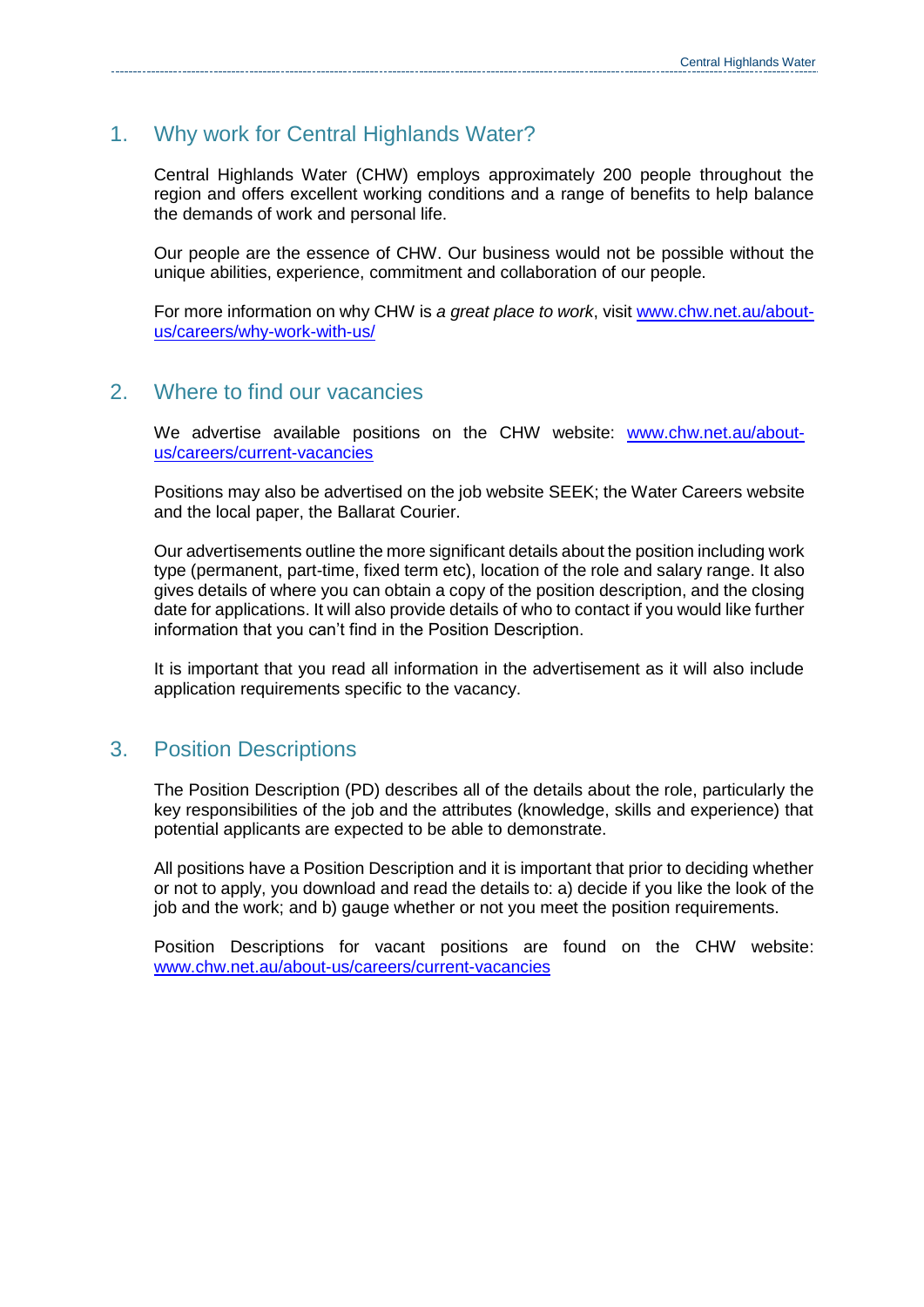## <span id="page-3-0"></span>4. Your application

Recruitment at CHW is merit-based. This means, that the best person for the job is appointed, and all decisions are fair and non-discriminatory.

To this end, we require applicants to submit all of the following documents in their application. This allows us to form a clear picture of each person's knowledge, skills and experience.

- 1. Cover Letter
- 2. Current Resume
- 3. Statement Addressing the Key Selection Criteria

#### <span id="page-3-1"></span>4.1 Cover letter

Your cover letter should be no longer than one (1) page in length, and provide a brief snapshot of what you have to offer. Tell us why you are interested in the position and the reasons we should hire you.

#### <span id="page-3-2"></span>4.2 Current resume

Your resume provides a summary of your employment history (starting with the most recent, and working backwards), any formal qualifications you have, or are working towards, and your knowledge and abilities. Include any major achievements or valuable learnings you had in previous roles, particularly where they relate to the job you are applying for, or where the learning is transferable.

If you can, tailor your resume to the position you are applying for, by emphasising the skills, knowledge and experience that directly relates to the role.

If you need help in preparing your resume, there are some really great websites that have free templates you can use. Just Google *Resume.*

#### <span id="page-3-3"></span>4.3 Statement addressing the Key Selection Criteria

You must include a separate document, where you address each of the Key Selection Criteria (KSC) as they are listed in the Position Description.

The KSC are the critical elements of the role, and only candidates who demonstrate that they meet all of the KSC will progress to interview.

We recommend you start each KSC on a separate page. Type the KSC at the top of the page, then write 2-3 paragraphs, telling us how your qualifications, knowledge/skill and experience would allow you to meet the expectations of the criterion. Use examples, if that is helpful.

#### <span id="page-3-4"></span>4.4 The closing date

Applications are to be submitted to [applications@chw.net.au](mailto:applications@chw.net.au) by the stated time on the advertised closing date.

We will not be able to accept your application if you do not submit it in time. It is recommended that you send through your application well before the closing date and time.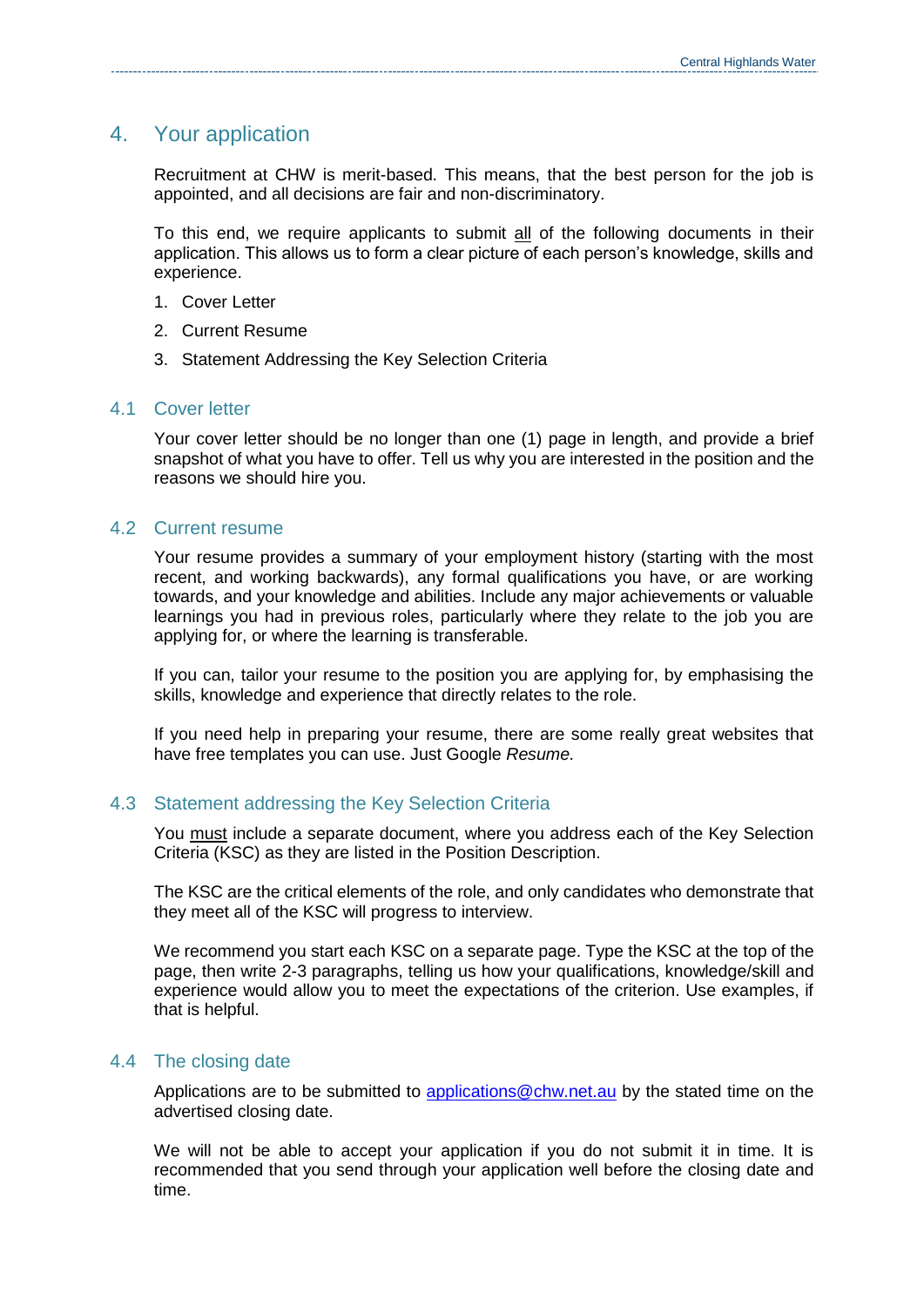### <span id="page-4-0"></span>5. Next steps

#### <span id="page-4-1"></span>5.1 Confirmation of receipt of application

You will receive confirmation via email, that your application has been received. Depending on when you submit your application, this may take 2-3 days to arrive.

#### <span id="page-4-2"></span>5.2 Shortlisting applications

Applications are considered and assessed against the Key Selection Criteria. Only those applications that meet the KSC will be considered for interview. On occasions, where the calibre of candidates is high (ie. where there are lots of candidates that meet the KSC), applications will be 'ranked' according to how well the KSC are demonstrated.

4-6 candidates will be selected on this basis, to proceed to interview.

#### <span id="page-4-3"></span>5.3 Interviews

Shortlisted candidates will be interviewed by a selection panel, usually comprising the Manager of the department where the position sits; a representative from People and Culture; and another person who has a good understanding of the needs of the job.

#### <span id="page-4-4"></span>5.4 Next steps after interview

Candidates who are invited to progress to the next stage of the recruitment process may be asked to participate in some further 'checks' which may, depending on the position they are being considered for, include:

- National Police Record Check
- Working with Children Check
- Psychometric Testing
- Pre-Employment Medical Examination to ensure there is a capacity to undertake the inherent requirements of the job (generally only where there is a physical aspect to the position)
- Referee Checks
- **Other**

If requested to participate in one of these checks and you refuse, CHW will be unable to progress any further with your application.

Following receipt of the results of the check (if relevant), CHW will determine whether to proceed with your application, or not. If not, you will be advised.

The selection process can be time-consuming, and may take up to four (4) to six (6) weeks to complete from the closing date. Unsuccessful applicants will be notified of the outcome by email. If any applicant would like feedback on their application and/or interview, they are encouraged to contact the People and Culture representative and ask. Every effort will be made to give feedback where requested.